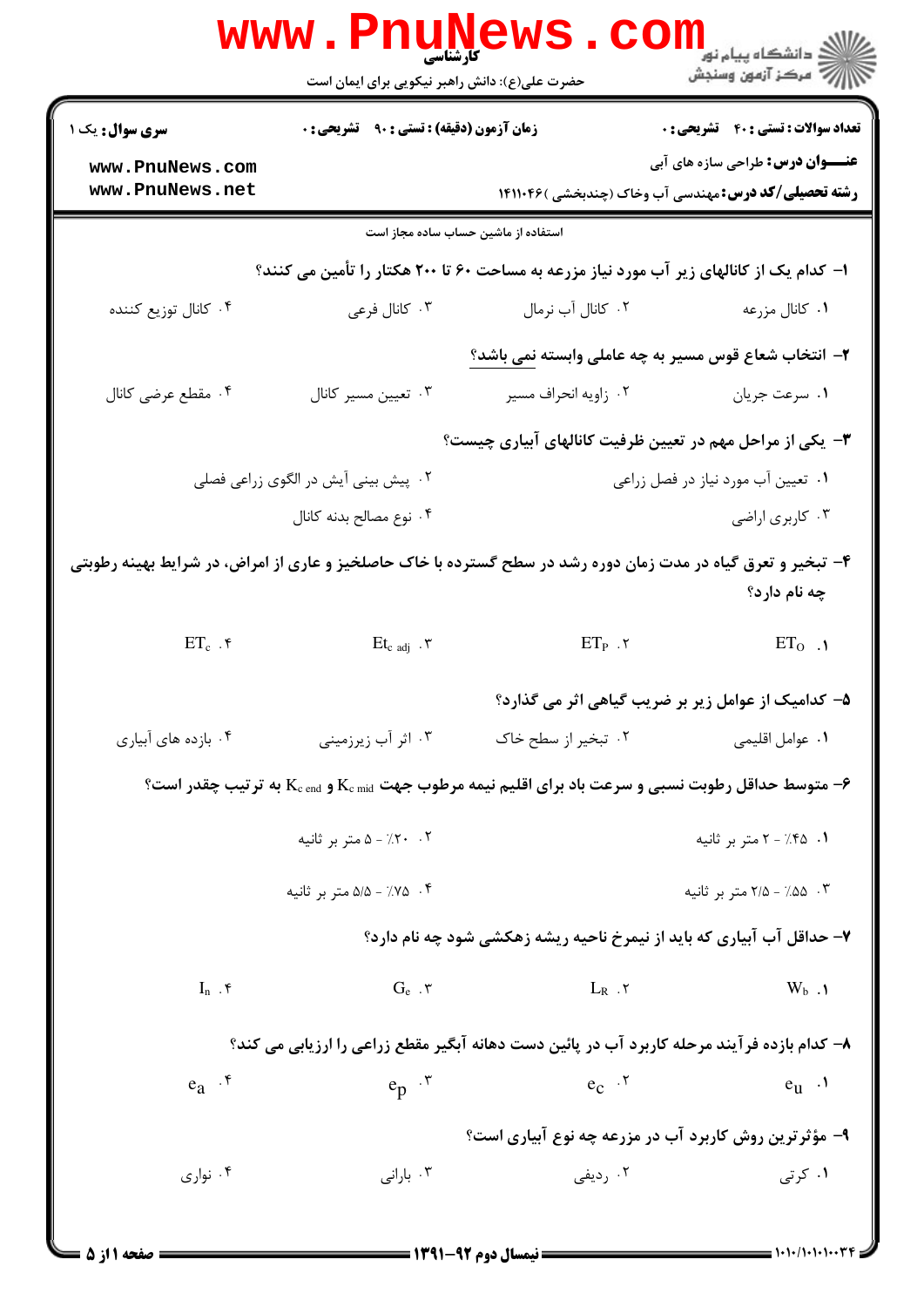| <b>سری سوال :</b> ۱ یک                           | <b>زمان آزمون (دقیقه) : تستی : ۹۰ قشریحی : 0</b>         |                                       | <b>تعداد سوالات : تستي : 40 - تشريحي : 0</b>                                                                                                       |  |
|--------------------------------------------------|----------------------------------------------------------|---------------------------------------|----------------------------------------------------------------------------------------------------------------------------------------------------|--|
| www.PnuNews.com                                  |                                                          |                                       | <b>عنـــوان درس:</b> طراحی سازه های آبی                                                                                                            |  |
| www.PnuNews.net                                  |                                                          |                                       | <b>رشته تحصیلی/کد درس:</b> مهندسی آب وخاک (چندبخشی )۱۴۱۱۰۴۶                                                                                        |  |
|                                                  |                                                          |                                       | ∙۱− در شبکه های آبیاری با الگوی کشت چند کشتی و تراکم کشت ۱۰۰ درصد و بیشتر و مساحت بیش از ۵۰۰۰ هکتار ضریب<br>انعطاف پذیری چقدر در نظر گرفته می شود؟ |  |
| $Y$ ا آنا $Y$                                    | $\mathsf{Y} \cup \mathsf{Y}$ . $\mathsf{Y}$              | $\mathcal{N}$ 1 تا $\mathcal{N}$      | ۰۱ ۱۵۰/۰۵ تا ۱                                                                                                                                     |  |
|                                                  |                                                          |                                       | 11- در شرایطی که ارتفاع سازه های کوچک کمتر از ۳ متر باشد بارهای وارده به خاک چقدر در نظر گرفته می شود؟                                             |  |
|                                                  | $>1/5 \frac{g}{cm^2}$ . <sup>7</sup>                     |                                       | $\operatorname{kg}_{\rm cm^2}$ بين ۳ تا ۶ ج $^2$                                                                                                   |  |
|                                                  | $\sim 0/5 \frac{\text{kg}}{\text{cm}^2}$ . f             |                                       | $\frac{\text{kg}}{\text{cm}^2}$ بين ۱/۵ تا ۱/۵ $\cdot$ /۳                                                                                          |  |
|                                                  |                                                          |                                       | ۱۲– در کدام نوع حفاری، گمانه با ترکیبی از ضربه زدن و استفاده از مایع زیرفشار برای خرد کردن سنگ و خاک به قطعات<br>کوچکتر به کار می رود؟             |  |
| ۰۴ حفاری با اوگر                                 | ۰۳ حفاری شست و شویی                                      | ۰۲ حفاري ضربه اي                      | ۰۱ حفاری دورانی                                                                                                                                    |  |
|                                                  |                                                          |                                       | ۱۳- کدام نوع از خاکها اغلب دارای وزن مخصوص و رطوبت طبیعی کم هستند و فشار عمودی بسیار بالایی در حالت خشک با<br>نشست اندک را تحمل می کنند؟           |  |
| ۰۴ رمبنده                                        | ۰۳ متورم شونده                                           | ۰۲ دارای مواد حل شونده                | ۰۱ واگرا                                                                                                                                           |  |
|                                                  | ۱۴- مهمترین عامل تأثیرگذار بر ضریب زبری مانینگ کدام است؟ |                                       |                                                                                                                                                    |  |
|                                                  | ۰۲ پوشش گیاهی                                            |                                       | ۰۱ اندازه شعاع هیدرولیکی                                                                                                                           |  |
|                                                  | ۰۴ انحنای مسیر                                           |                                       | ۰۳ ابعاد کانال                                                                                                                                     |  |
|                                                  |                                                          |                                       | ۱۵– حداکثر سرعت مجاز برای پوشش آجری و کانال های با مصالح رسی چقدر توصیه شده است؟                                                                   |  |
| ۰۴ ه/۰/۷۵ متر بر ثانیه                           | ۰/۳ ۰/۳ متر بر ثانیه                                     | ۰۲ ۱/۵ متر بر ثانیه                   | ۰۱ ۲/۵ متر بر ثانیه                                                                                                                                |  |
|                                                  |                                                          |                                       | ۱۶– کدام شکل مقطع کانال های آبیاری پوشش شده، بر حسب شرایط فنی و اقتصادی برای کانال اصلی و فرعی مورد استفاده<br>قرار می گیرد؟                       |  |
| ۰۴ مثلثی                                         | ۰۳ لوله ای                                               | ۰۲ ذوزنقه ای                          | ۰۱ مستطیلی                                                                                                                                         |  |
|                                                  |                                                          |                                       | ۱۷– رابطه مورد نظر برای تعیین نسبت عرض کف به عمق کانال برای کانال های با پوشش خاکی در هندوستان کدام است؟                                           |  |
| $\frac{b}{4}$ =2 $\sqrt{1+m^2}$ -m <sup>-1</sup> |                                                          | $F_b = \sqrt{Cd}$ r $d=0.5\sqrt{b}$ r | $P=4.83\sqrt{P}$ \                                                                                                                                 |  |

 $1.1.1.1.1.1$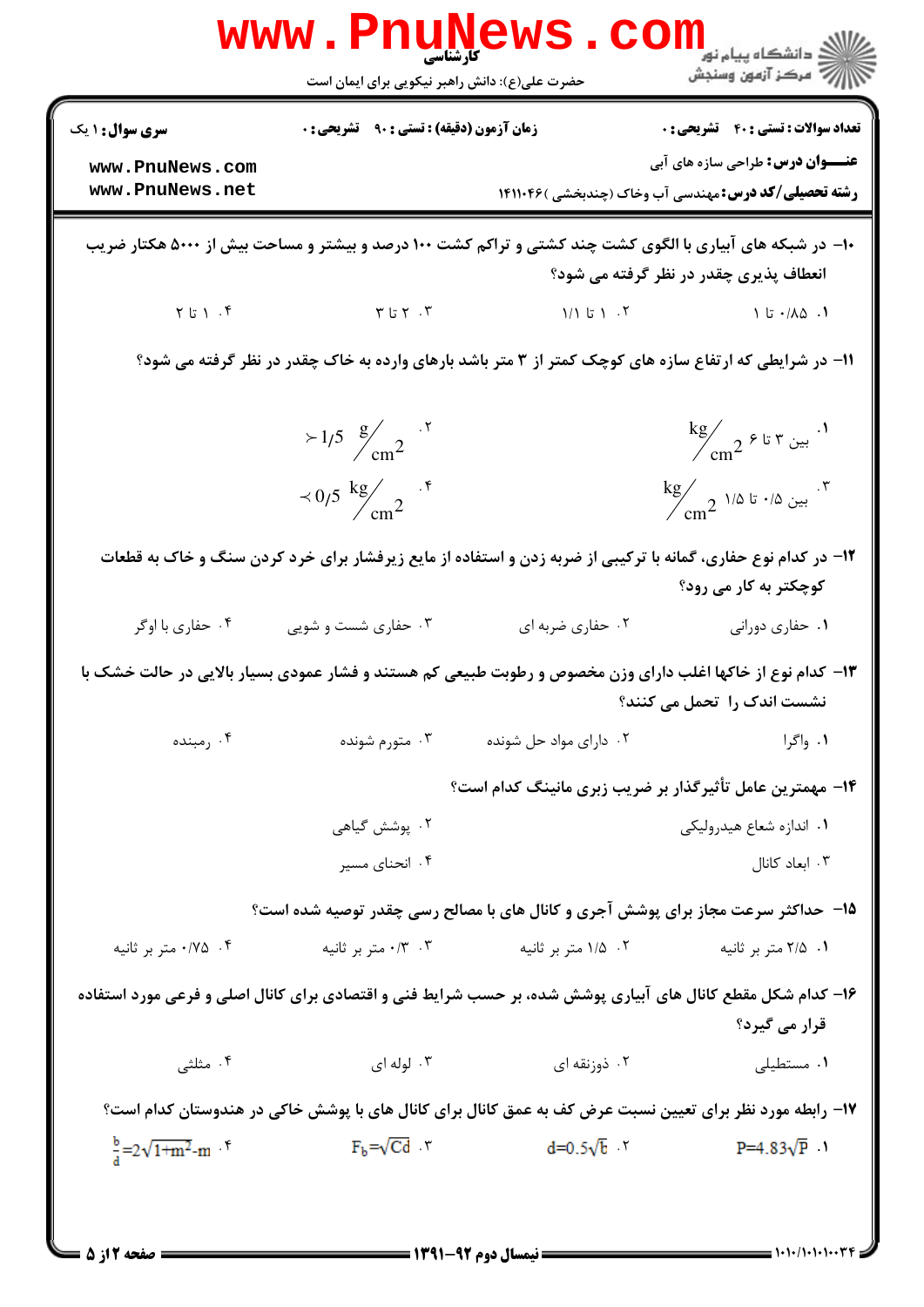|                                                                                                                                                 | www.Pnune<br>حضرت علی(ع): دانش راهبر نیکویی برای ایمان است |                                                                                                         | دانشڪاه پيام نور <mark>∟ .</mark><br> ∭ مرڪز آزمون وسنڊش                                               |  |
|-------------------------------------------------------------------------------------------------------------------------------------------------|------------------------------------------------------------|---------------------------------------------------------------------------------------------------------|--------------------------------------------------------------------------------------------------------|--|
| <b>سری سوال : ۱ یک</b>                                                                                                                          | زمان آزمون (دقیقه) : تستی : ۹۰٪ تشریحی : ۰                 |                                                                                                         | <b>تعداد سوالات : تستی : 40 - تشریحی : 0</b>                                                           |  |
| www.PnuNews.com<br>www.PnuNews.net                                                                                                              |                                                            |                                                                                                         | <b>عنـــوان درس:</b> طراحی سازه های آبی<br><b>رشته تحصیلی/کد درس:</b> مهندسی آب وخاک (چندبخشی )۱۴۱۱۰۴۶ |  |
|                                                                                                                                                 |                                                            | 1۸− شیب خارجی خاکریز جانبی کانال به چه عاملی وابسته است؟                                                |                                                                                                        |  |
| ۰۴ شیب زمین های مسیر                                                                                                                            | ۰۳ ابعاد کانال                                             | ۰۲ پایداری مصالح                                                                                        | ٠١. اختلاف شيب كانال                                                                                   |  |
|                                                                                                                                                 |                                                            | ۱۹- اگر عرض بالای خاکریز ۲/۵-۲ متر باشد بده کانال چند متر مکعب در ثانیه در نظر گرفته می شود؟            |                                                                                                        |  |
| $Y-SQ \leq Y \cdot Y$                                                                                                                           | $Y \leq Q \leq 10$ .                                       | $1 \le Q < r$ .                                                                                         | $r < Q < r$ .1                                                                                         |  |
| ۲۰- در کانال هایی که به طور کامل در خاکریز واقع شده اند، عرض سکو چه حالتی دارد؟                                                                 |                                                            |                                                                                                         |                                                                                                        |  |
|                                                                                                                                                 | ۰۲ در رقوم زمین طبیعی مجاور تعبیه می شود.                  | ۰۱ در فاصله ۰/۵ متری نسبت به عمق آزاد احداث می شود.                                                     |                                                                                                        |  |
| ۰۴ ۲ تا ۳ برابر عمق آب در رقوم ارتفاع آزاد احداث می شود.                                                                                        |                                                            |                                                                                                         | ۰۳ برابر عمق آب احداث می شود.                                                                          |  |
|                                                                                                                                                 |                                                            | <b>۲۱</b> – یکی از مهمترین راهکارها جهت استفاده کامل از آب تأمین شده برای مصرف های کشاورزی چیست؟        |                                                                                                        |  |
|                                                                                                                                                 | ۰۲ کاهش هزینه های بهره برداری                              |                                                                                                         | ۰۱ کاهش نشت آب                                                                                         |  |
|                                                                                                                                                 | ۰۴ کاهش ابعاد کانال                                        |                                                                                                         | ۰۳ کاهش هزینه های زهکشی                                                                                |  |
| ۲۲– کدام یک از روش های محاسبه نشت از کانال های آبیاری از دقت بسیار بالایی برخوردار بوده و استفاده از آن بسیار مرسوم                             |                                                            |                                                                                                         | است؟                                                                                                   |  |
|                                                                                                                                                 | ۰۲ روش های حل تحلیلی                                       |                                                                                                         | ۰۱ روش های تجربی                                                                                       |  |
|                                                                                                                                                 | ۰۴ روش های کیفی                                            |                                                                                                         | ۰۳ روش های تحلیل الکتریکی                                                                              |  |
|                                                                                                                                                 |                                                            |                                                                                                         | رابطه ″ $\rm{S_{L}}\text{=}\frac{100\times S}{\rm{O} \times L}$ ي مام دارد $\rm{C}$                    |  |
| ۰۴ موریتز                                                                                                                                       | ۰۳ مولسورس                                                 | ۰۲ آفن گندن                                                                                             | ۰۱ دیویس                                                                                               |  |
| $\rm{L}^{\rm{max}}_{\rm{sec}}$ بر اساس رابطه $\rm{USBR}$ مطلوبست تعیین نشت در یک کانال به طول یک کیلومتر با مشخصات زیر بر حسب: $\rm{C_{max}}$ ۰ |                                                            |                                                                                                         |                                                                                                        |  |
|                                                                                                                                                 |                                                            | پوشش کانال= رس به ضخامت ۷/۵ سانتیمتر، بده کانال=۱۰ مترمکعب بر ثانیه، عمق جریان=۱/۵ متر، ضریب زبری       |                                                                                                        |  |
|                                                                                                                                                 |                                                            | مانینگ=۲۰/۰۵، ۰/۰۲۵ =C. شیب طولی=۲۰۰۰۸، شیب جانبی= ۱: ۱/۵ (۱/۵در جهت افقی و ۱ در جهت عمودی).            |                                                                                                        |  |
|                                                                                                                                                 |                                                            | $S_L=0.2C \sqrt{\frac{Q}{V}}$ , $V=\frac{Q}{A}$ , $A=(b=md)d$ , $\frac{b}{d}=0.3$ , $S_L=CLP\sqrt{R_d}$ |                                                                                                        |  |
| .494.9                                                                                                                                          | .199.7                                                     | $\cdot$ / $\cdot$ $\uparrow$ $\uparrow$ $\uparrow$ $\uparrow$                                           | .1.191.1                                                                                               |  |
|                                                                                                                                                 |                                                            |                                                                                                         |                                                                                                        |  |

 $= 1.1 \cdot 1.1 \cdot 1.1 \cdot 1$ 

**= صفحه 3 از 5 =**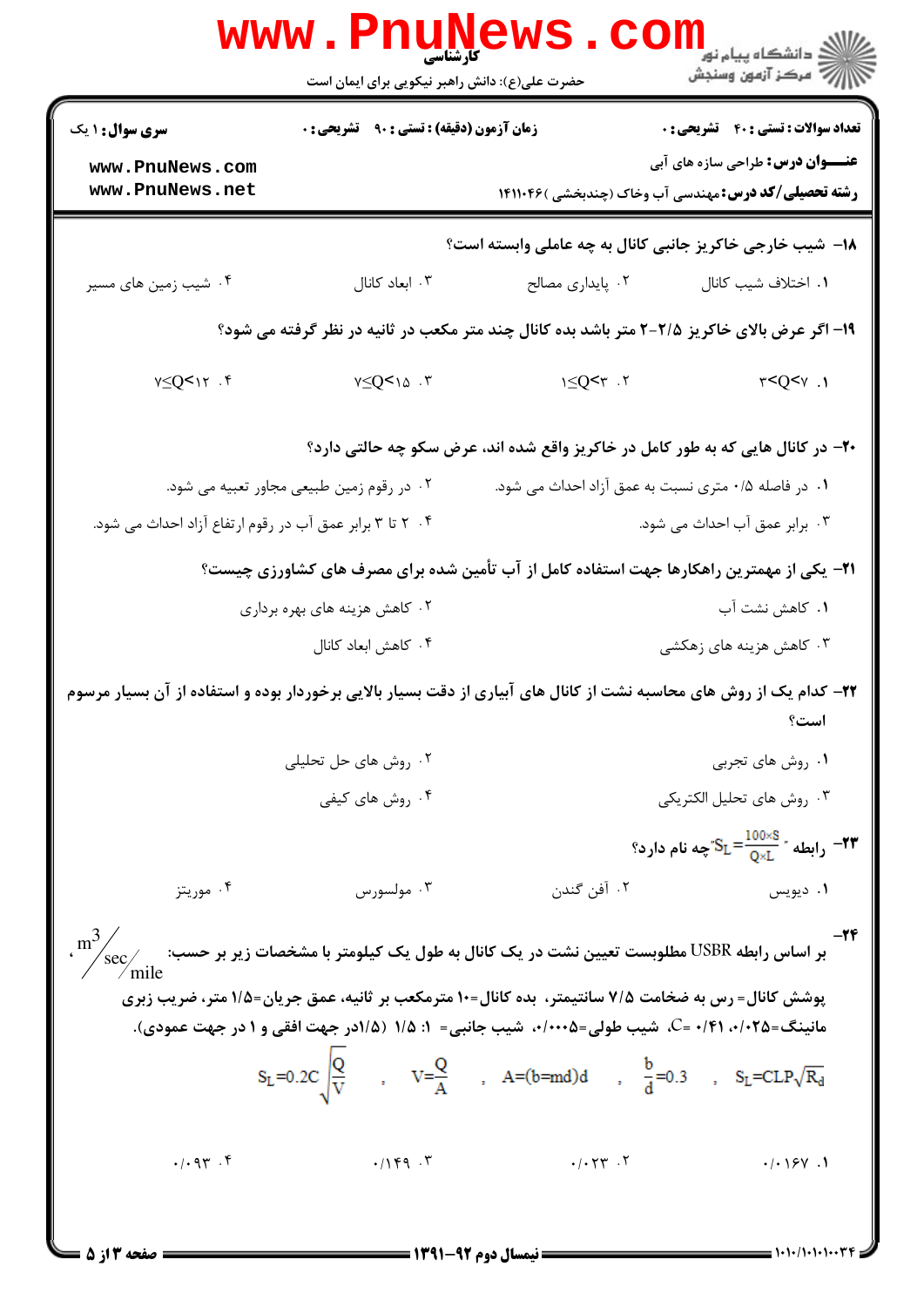|                                    | <b>www.Pnunews</b><br>حضرت علی(ع): دانش راهبر نیکویی برای ایمان است                                             |                   | ر دانشگاه پيام نور ■<br>دانشگاه پيام نور <mark>کن</mark> ش                                             |
|------------------------------------|-----------------------------------------------------------------------------------------------------------------|-------------------|--------------------------------------------------------------------------------------------------------|
| <b>سری سوال : ۱ یک</b>             | <b>زمان آزمون (دقیقه) : تستی : ۹۰٪ تشریحی : 0</b>                                                               |                   | <b>تعداد سوالات : تستی : 40 ٪ تشریحی : 0</b>                                                           |
| www.PnuNews.com<br>www.PnuNews.net |                                                                                                                 |                   | <b>عنـــوان درس:</b> طراحی سازه های آبی<br><b>رشته تحصیلی/کد درس:</b> مهندسی آب وخاک (چندبخشی )۱۴۱۱۰۴۶ |
|                                    |                                                                                                                 |                   | ۲۵– مهمترین عامل در انتخاب نوع سامانه آبیاری کدام است؟                                                 |
| ۰۴ آب بندی                         | ۰۳ ویژگی توپوگرافی                                                                                              | ۰۲ ویژگی های خاک  | ۰۱ سطح آب زیرزمینی                                                                                     |
|                                    |                                                                                                                 |                   | ۲۶– از جمله پارامترهای مهم در تعیین نوع پوشش بتنی چیست؟                                                |
|                                    | ۰۲ دسترسی به ماشین آلات                                                                                         |                   | ۰۱ دسترسی به مصالح ساختمانی                                                                            |
|                                    | ۰۴ هزینه ها و مواد اقتصادی                                                                                      |                   | ۰۳ دسترسی به نیروی کار انسانی                                                                          |
|                                    | <b>۲۷</b> - کدام درزها با ایجاد یک شیار عمودی در یک سوم بالایی ضخامت بتن پوششی احداث می شوند؟                   |                   |                                                                                                        |
| ۰۴ انقباض عرضي                     | ۰۳ طولی                                                                                                         | ۰۲ ساختمانی       | ٠١. انبساطى                                                                                            |
|                                    |                                                                                                                 |                   | ۲۸– کدامیک از موارد زیر جزء معایب کانالهای پیش ساخته محسوب می گردد؟                                    |
|                                    | ۰۲ آسیب پذیری بیشتر                                                                                             |                   | ۰۱ حریم کانال                                                                                          |
|                                    | ۰۴ سهولت عبور از عوارض زمين                                                                                     |                   | ۰۳ عبور نهرهای سنتی                                                                                    |
|                                    | ۲۹- برای هدایت و انتقال جریانهای با بده کمتر یا مساوی ۱۸۰۰ لیتر در ثانیه از چه کانال هایی می توان استفاده نمود؟ |                   |                                                                                                        |
| ۰۴ نیم دایره                       | ۰۳ بالشتک                                                                                                       | ۰۲ ذوزنقه ای      | ۰۱ کفشک                                                                                                |
|                                    | ۳۰– کدام یک از سازه های شبکه های آبیاری برای انتقال آب از رقوم بالاتر به رقوم پایین تر به کار می روند؟          |                   |                                                                                                        |
| ۰۴ آبگیرها                         | ۰۳ ناوزمینی                                                                                                     | ۰۲ سیفون وارونه   | ۰۱ تندآب                                                                                               |
|                                    |                                                                                                                 |                   | <b>۳۱</b> - در بده های تا ۳ متر مکعب در ثانیه از چه سازه هایی استفاده می شود؟                          |
| ۰۴ شیب شکن لوله ای                 | ۰۳ سیفون وارونه                                                                                                 | ۰۲ پل             | ۰۱ کالورت                                                                                              |
|                                    |                                                                                                                 |                   | ۳۲- آلوله های فولاد موجدار ؒ معادل کدامیک از واژه های زیر می باشد؟                                     |
| $RCCP .$ *                         | $CMP.$ $\mathsf{r}$                                                                                             | $GRP \cdot Y$     | PCP.1                                                                                                  |
|                                    | ۳۳- برای لوله هایی که در ورودی آنها یک سازه بتنی وجود داشته باشد و در خروجی آنها حوضچه آرامش احداث شده باشد،    |                   | حداكثر سرعت مجاز چقدر است؟                                                                             |
| ۰۴ متر بر ثانیه                    | ۰۳ متر بر ثانیه                                                                                                 | ۰۲ متر بر ثانیه   | ۰۱ ۱/۵ متر بر ثانیه                                                                                    |
|                                    | ۳۴- تبدیل در قسمت ورودی موجب  سرعت جریان و در خروجی موجب  آن می شود.                                            |                   |                                                                                                        |
| ۰۴ کاهش ــ کاهش                    | ۰۳ افزایش ـ افزایش                                                                                              | ۰۲ کاهش ــ افزايش | ۰۱ افزایش ــ کاهش                                                                                      |
|                                    |                                                                                                                 |                   |                                                                                                        |

 $\blacksquare$  )  $\cdot$  )  $\cdot$  / )  $\cdot$  )  $\cdot$   $\cdot$